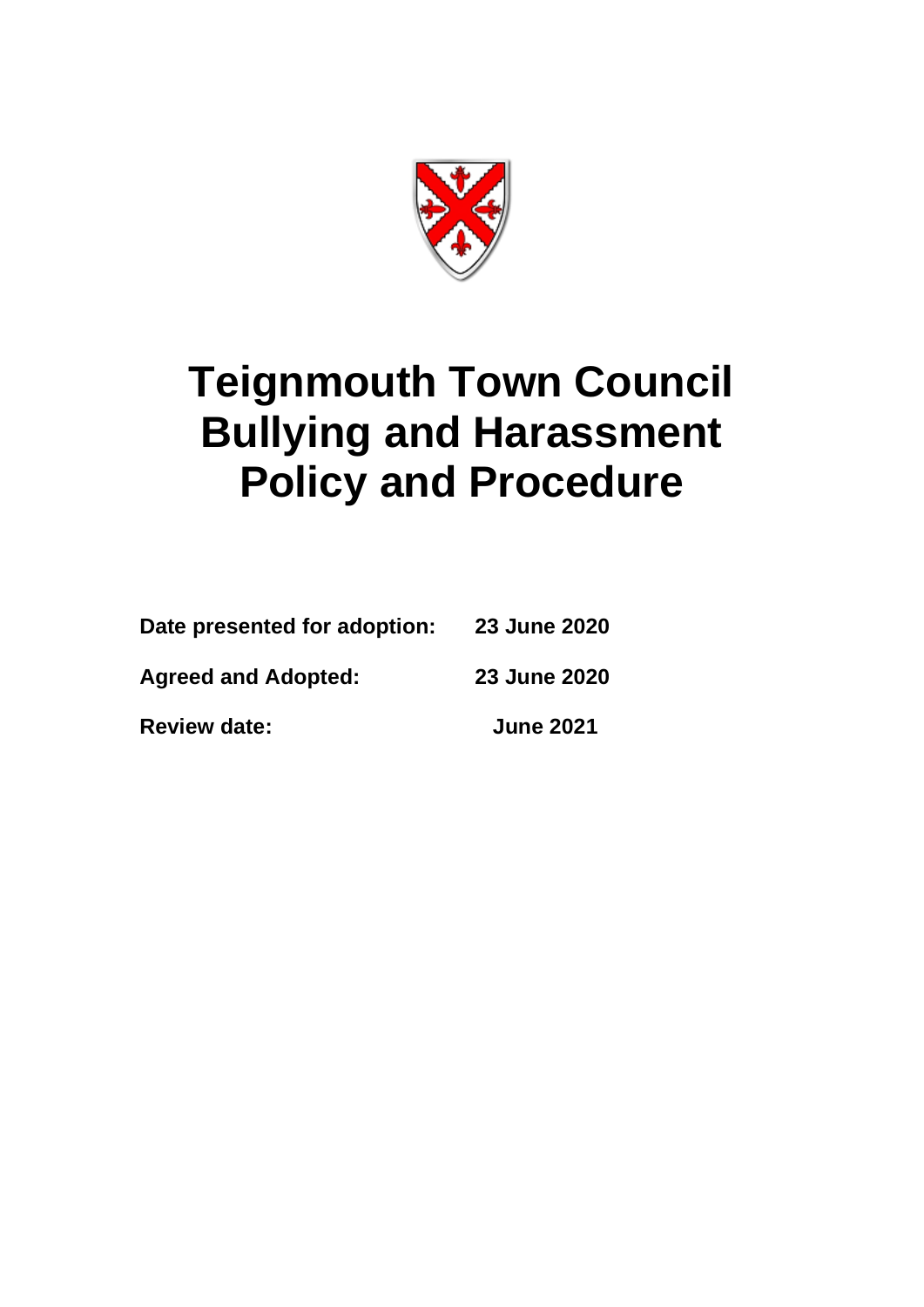#### **Teignmouth Town Council Bullying and Harrassment Policy**

#### **1 Policy Statement**

Employees are Teignmouth Town Council's most valuable and important resource, and the Council has a legal, moral, and ethical duty to ensure that the environment in which they work enables them to contribute to their fullest potential and that they feel confident and comfortable about that working environment.

As well as considering the welfare of its employees, there is a strong business case for ensuring the elimination and prevention of harassment and bullying such as; the financial impact (e.g. cost of reduced performance), health and safety (e.g. physical and emotional effects on employees), and recruitment and retention (e.g. people will not wish to join us or to remain with us).

Teignmouth Town Council believes that all its employees have the right to be treated with dignity and respect, and that harassment and bullying is totally unacceptable. The Council will deal effectively with any form of harassment or bullying and take any steps it sees fit to either stop or prevent it. This may include taking disciplinary action, up to and including dismissal.

#### **2 Scope of the Policy**

This policy should be read in conjunction with other Council policies and procedures such as: the Equal Opportunities Policy, Disciplinary Procedure and Grievance Procedure.

The policy covers harassment and bullying by Officers and Members of the Council. It does not cover harassment and bullying from the public or contractors. However the Council has a duty of care towards its employees and, in these cases, employees should report any such behaviour to their line manager who will decide upon the appropriate action.

## **3 Aims of the Policy**

The information given below shows how harassment and bullying can affect both individuals and the Council, and demonstrates the need for a policy. The aims of having a harassment and bullying policy are as follows:

- To ensure that all of the Council's employees are treated with dignity and respect;
- To ensure that harassment and bullying is prevented and, if it does occur, that action is taken to stop it;
- To ensure that the working environment is such that each employee feels confident and comfortable about the way they will be treated whilst at work;
- To ensure that all of the Council's employees know what harassment and bullying is and what the Council's policy is;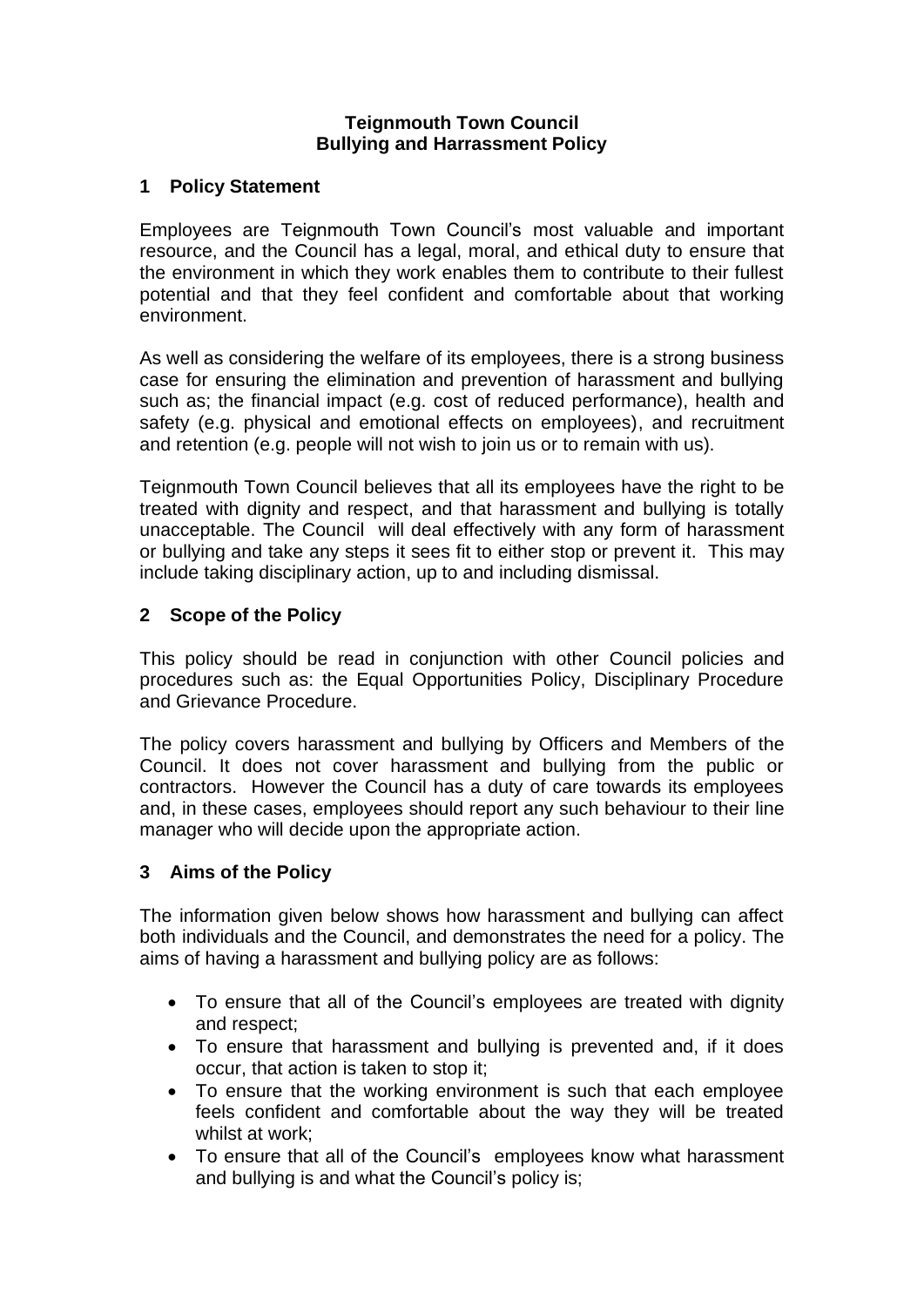- To explain the responsibilities of Members, management, and employees; and
- To explain the procedures for dealing with harassment and bullying.

## **4 Harassment**

There are various definitions of harassment, but there are two key questions which help to define 'Harassment'. They are: 'Is the behaviour unwanted?' 'Does it undermine the dignity of the individual?' and 'Is it related to a protected characteristic (Equalities Act 2010).

Harassment is defined by the Advisory, Conciliation and Arbitration Service (ACAS) as 'unwanted conduct related to a relevant protected characteristic, which has the purpose or effect of violating an individual's dignity or creating an intimidating, hostile, degrading, humiliating or offensive environment for that individual'. The protected characteristics are age; disability; sex or gender; gender reassignment; marriage/civil partnership; pregnancy or maternity; race (including ethnic origin, skin colour, nationality and national origin); religion or belief; and sexual orientation.

It is also unacceptable to harass any individual:

- Based on their association with another individual with a protected characteristic (e.g. an employee married to someone of a different ethnic origin); or
- Based on a perception that they have a protected characteristic (e.g. a heterosexual employee who is made fun of because his colleagues believe he is homosexual).

A definition of bullying is given in the next section of this policy, but harassment and bullying are closely linked.

Examples of harassment include:

## Sexual harassment:

- Ridiculing someone because of their sex or sexual orientation by looks, remarks, sexual innuendo or jokes of a sexually explicit nature
- Unnecessary touching or unwanted physical conduct

## Sexual orientation harassment:

- Homophobic remarks, innuendo, jokes
- Offensive actions and physical attack

## Racial harassment:

• Embarrassing or derogatory remarks such as racist jokes, name-calling or nicknames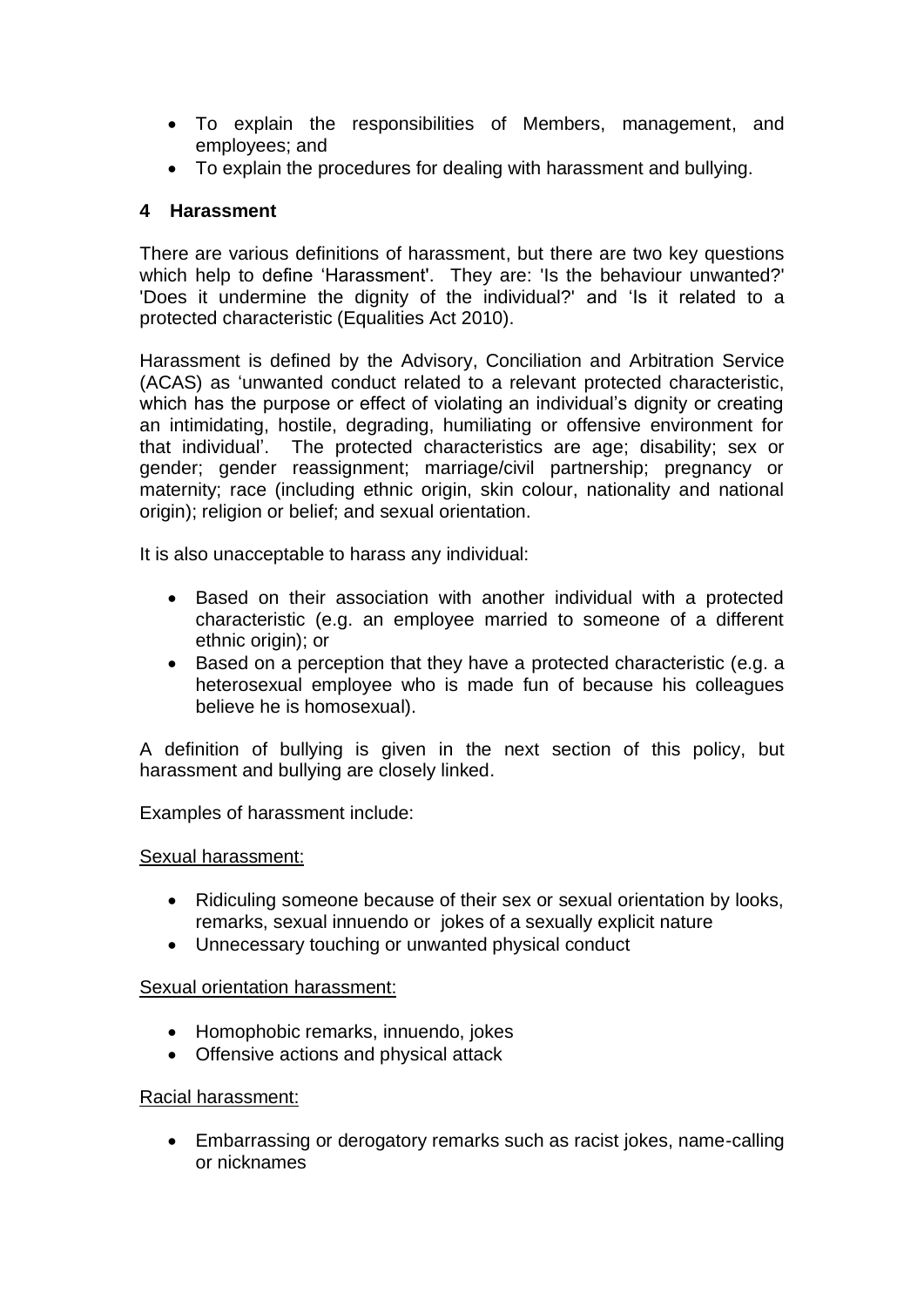• Deliberate isolation or different treatment

#### Harassment on the grounds of disability:

- Name calling
- Uninvited, patronising or unnecessary assistance

### Harassment on the grounds of religion or belief:

- Ridicule and religious jokes
- Scorning of belief

#### Age harassment:

- Negative comments generalising about the age group of the individual
- Exclusion from informal groups such as social events

#### **5 Bullying**

ACAS states that bullying can be characterised as 'offensive, intimidating, malicious or insulting behaviour, an abuse or misuse of power through means that undermine, humiliate, denigrate or injure the recipient'.

It must be clearly understood that it is a manager's responsibility to set targets and review work performance. It is also the manager's role when individuals do not reach targets to ensure that corrective processes are put in place. These discussions are sometimes difficult for both parties but need to take place to ensure employees work competently. In this context bullying will only occur when a manager abuses his or her authority.

It should be noted that bullying does not just occur in manager/subordinate relationships, it can occur when there is unacceptable peer pressure or pressure by others in a position of 'authority', e.g. Members.

Examples of bullying behaviour can include:

- Spreading malicious rumours;
- Making the employee the butt of jokes;
- Aggressive, insulting and unco-operative attitude;
- Destructive innuendo and sarcasm;
- Constant unjustified criticism;
- Unjustifiably removing responsibilities and replacing them with trivial tasks to do instead;
- Shouting at employees;
- Unreasonable use of disciplinary/competence procedures;
- Unreasonable refusal of requests (e.g. leave or training) ;
- Deliberately ignoring or excluding individuals from activities:
- Imposing unreasonable workloads and/or unjustifiably reducing deadlines;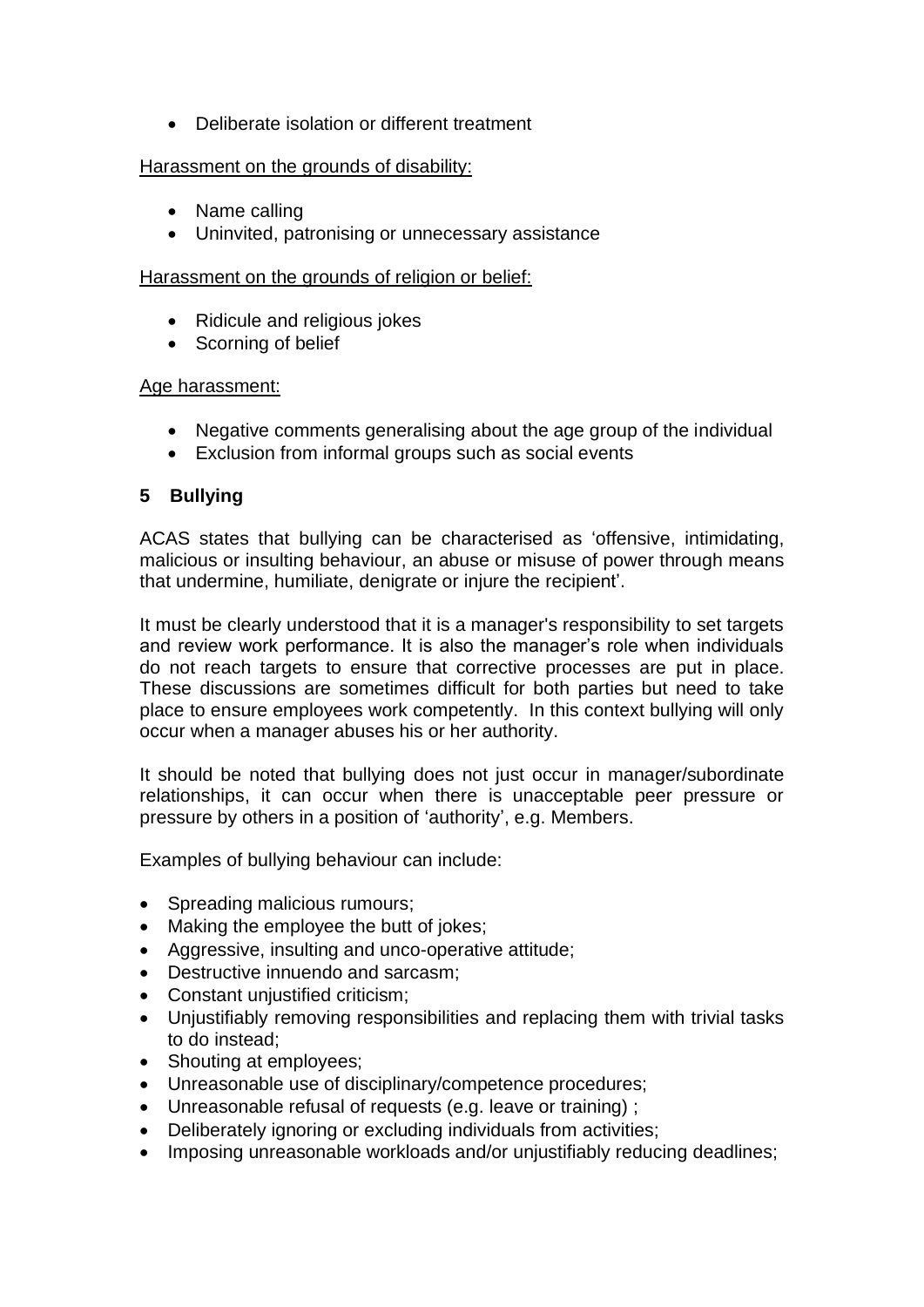- Constantly undermining an employee in terms of their professional or personal standing;
- Undervaluing an employee's efforts;
- Seeking to make an employee appear incompetent, or intentionally creating an unacceptable working environment, with the object of either achieving a dismissal or of making them resign.

Teignmouth Town Council recognises the fact that employees may initally submit to a particular instance of harassment or bullying, but this does not mean that they find the behaviour acceptable. For example, an employee who is the butt of jokes may not wish to object initially, but this should not prevent them from addressing the issue once they feel able to do so.

## **6 Victimisation**

Any employee who makes a complaint or supports another employee who has done so must not be subjected to any victimisation or less favourable treatment as a result. Teignmouth Town Council will not tolerate any such behaviour and will take appropriate action to stop/prevent this, which may include disciplinary action.

# **7 Responsibilities of Town Clerk, Managers, Employees, and Members**

## **7.1 Managers**

Managers will have the following responsibilities:

- Compliance with the Policy;
- Creating/ensuring that there is a supportive working environment;
- Making sure that their employees know the details of this policy and ensuring compliance with it;
- Making sure that their employees know what standards of behaviour are expected of them;
- Taking allegations of harassment and/or bullying seriously and dealing with them as quickly as possible;
- Ensuring that victims of harassment and/or bullying receive appropriate support which might include counselling. (Note: consideration should be given as to whether the harasser/bully should also be given access to counselling, as the employee who has been accused of bullying/harassment can find this a stressful situation);
- Dealing with complaints under the Bullying and Harassment Complaints Procedure (see below);
- Ensuring that matters are dealt with confidentially and impartially;
- Ensuring that their employees attend any training requirement; and
- Liaising with the Town Clerk or Chairman of the Council (for the Town Clerk) on how to deal with cases that arise.

# **7.2 Employees**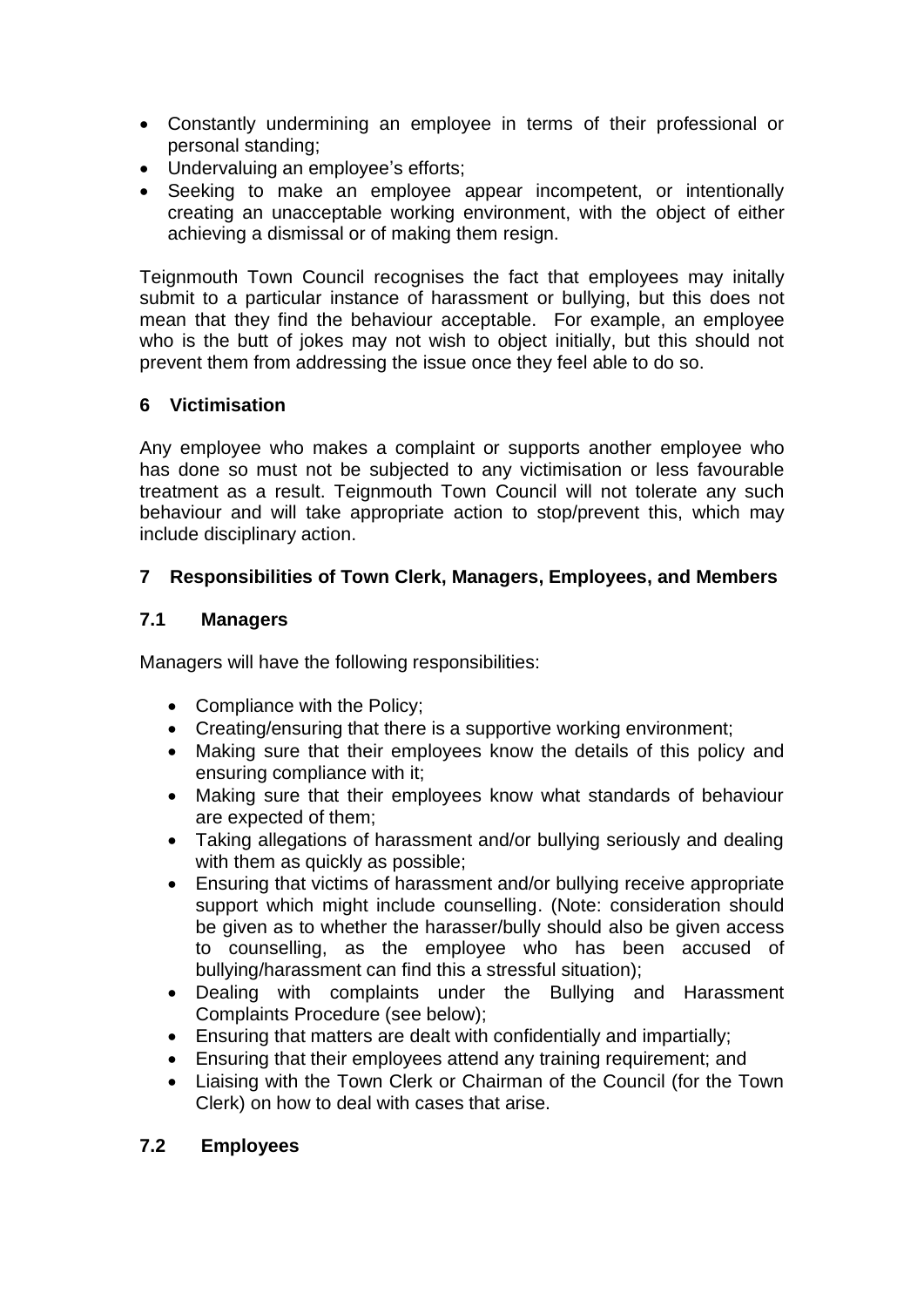Employees will have the following responsibilities:

- Compliance with the policy;
- Treating their colleagues with dignity and respect;
- Having an awareness of their own standards of behaviour;
- Making it clear that they find harassment and bullying unacceptable;
- Reporting harassment and supporting management with the investigation of complaints; and
- Intervening to stop harassment and/or bullying and give support to victims.

## **7.3 Members**

Members will have the following responsibilities:

- Compliance with the Policy; and
- Treating employees with dignity and respect.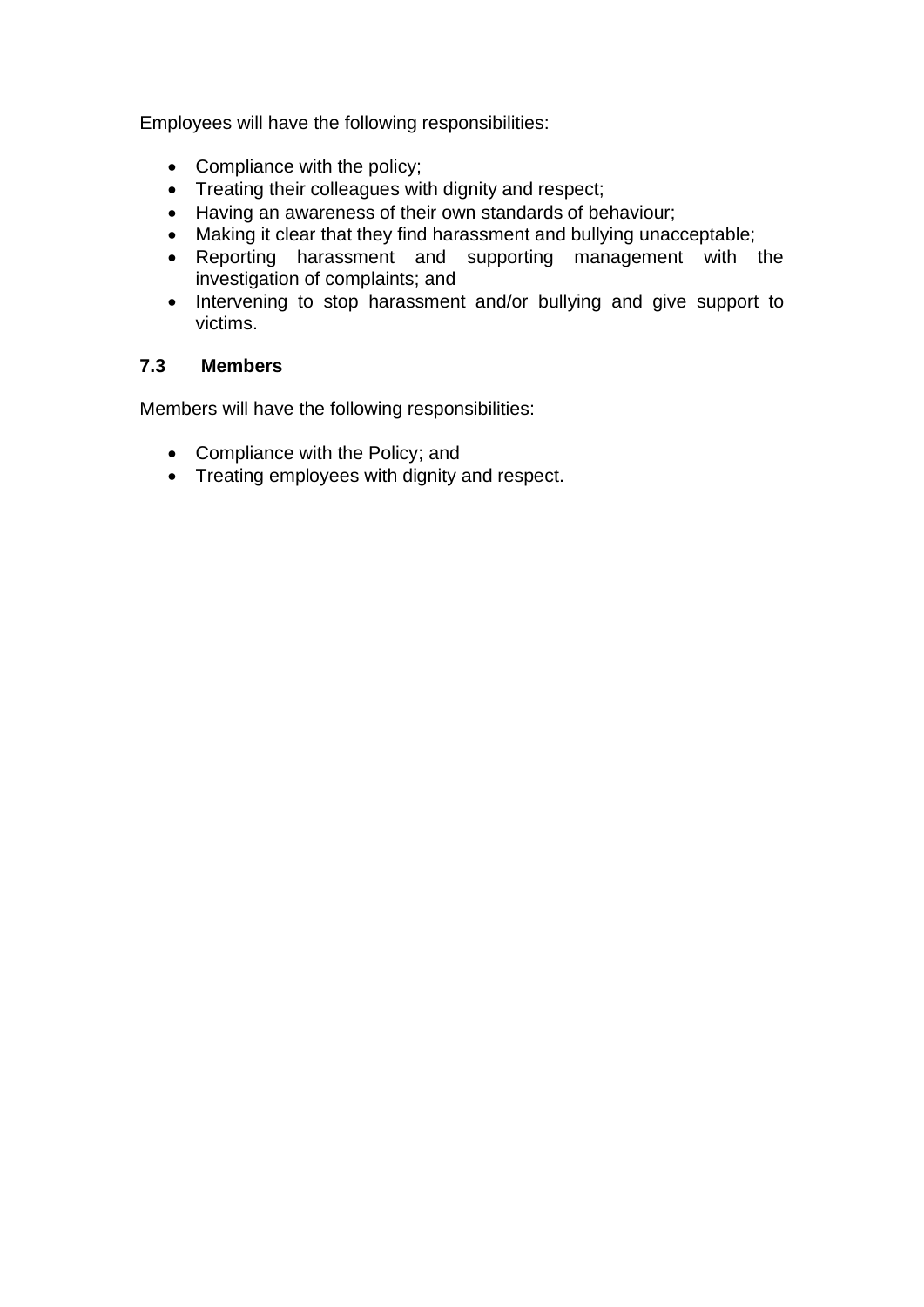#### **Teignmouth Town Council Bullying and Harrassment Complaints Procedure**.

#### **1 Introduction**

No employee need put up with bullying or harassment. Teignmouth Town Council recognises that making a complaint may be a distressing experience, but all complaints will be taken seriously and dealt with in a sympathetic and sensitive manner.

If you feel that you are being bullied/harassed, the decision about how to pursue this will, in the first instance, rest solely with you. You have the right to redress through either the informal or formal procedure.

Only if the matter is brought to the attention of the alleged harasser/bully or your manager can action be taken to stop the behaviour.

In the interests of natural justice a complaint should be made as close as possible to the date when the incident occurred. In a situation where, in your view, an accumulation of incidents merit a bullying/harassment complaint, this should be done as close as possible to the date when the 'final straw' incident took place.

#### **2 Stage One**

If it is possible and appropriate to do so, you should ask the person who you feel is harassing or bullying you to stop such behaviour, making it clear that you find it offensive and it is unwelcome. This can be done face-to-face or in writing.

If you feel that you cannot approach the alleged harasser/bully alone then you may wish to ask a work colleague or trade union representative to accompany you.

It is possible that some people may not have realised that their behaviour was offensive and alerting them to it will alter their behaviour.

#### **3 Stage Two**

If you feel unable to use the approach set out in Stage 1, or you feel that this is not appropriate, or if Stage 1 action fails to resolve your complaint then you can raise this formally if you wish.

In this case you will need to put your complaint in writing to the Town Clerk or Chairman of the HR Committee if about the Town Clerk, giving details of the specific actions/incidents about which you are complaining.

Once you have done this the matter will be investigated under the Council's Grievance Procedure.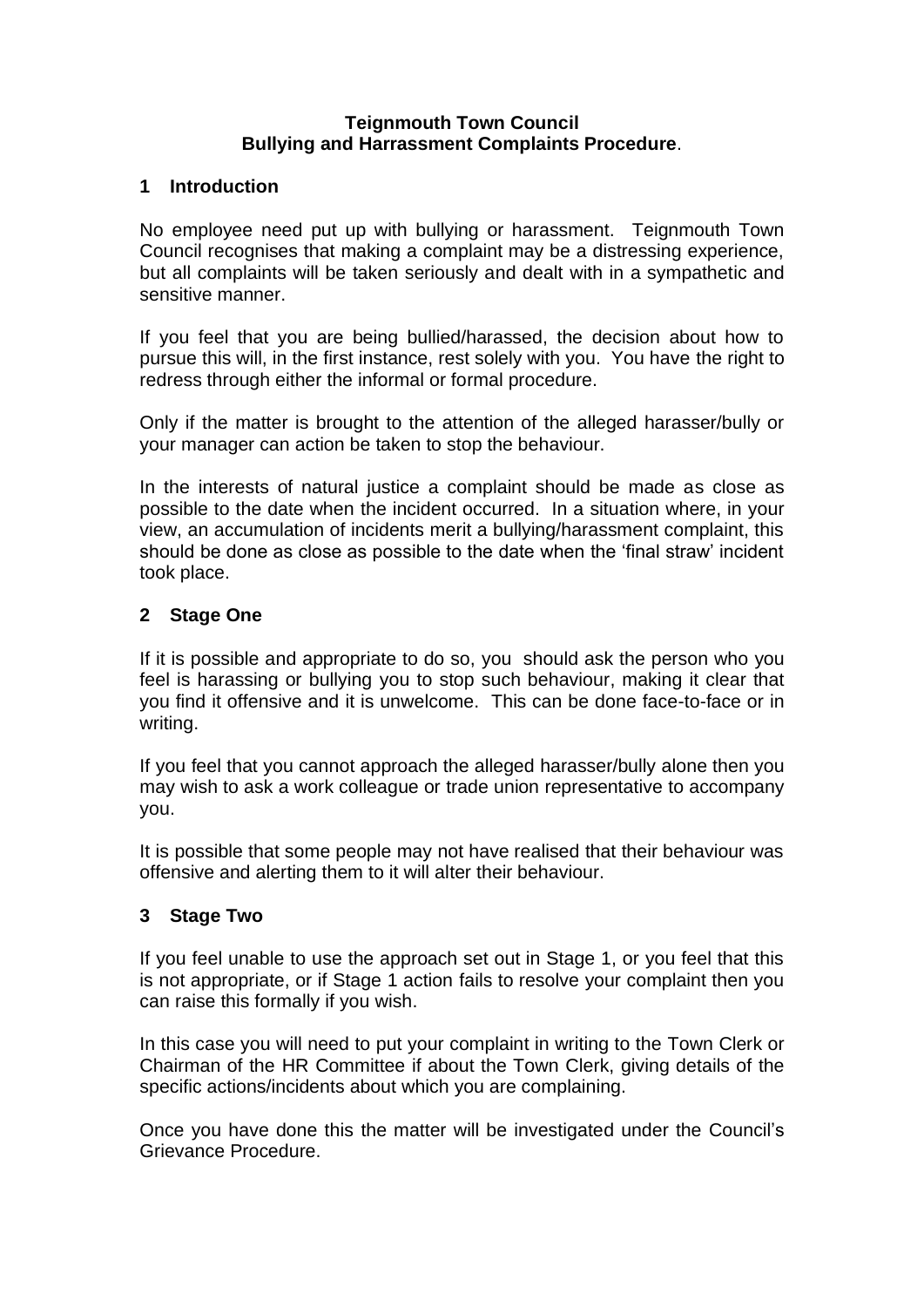The Town Clerk or Chairman of HR Committee Council (if about the Town Clerk) will discuss your complaint with you. In line with the informal resolution stage set out in the Grievance Procedure, the Town Clerk or Chairman of the HR Committee (if about the Town Clerk) will, if appropriate, explore with you whether there are any informal measures that you feel able to pursue in order to attempt to resolve the situation before requesting that formal action is taken. These could include meetings with the alleged harasser/bully facilitated by the Town Clerk, or Chairman of the HR Committee (if about the Town Clerk) or more structured mediation.

The formal process must, however, be followed if the particular 'offence' brought to the Council's attention is so serious that criminal prosecution may result.

If informal measures are not appropriate/successful or you wish to proceed straight to the formal process, the Town Clerk or Chairman of the HR Committee (if about the Town Clerk), or his/her representative, will thoroughly investigate the complaint in accordance with the Grievance Procedure.

The usual representation will apply to the alleged bully/harasser and you can be supported throughout the process by a work colleague or trade union representative.

In accordance with Teignmouth Town Council's Grievance Procedure you will be invited to attend a hearing. You will be given written notification of the outcome of this hearing and will have the right of appeal.

Decisions will be made at/after the hearing about the appropriate actions to be taken. These could include taking disciplinary action against the bully/harasser; issuing management instructions; arranging mediation if both parties are willing to participate; making changes to working arrangements; or taking no further action.

It should be noted that if disciplinary action is taken against the alleged bully/harasser, you will be informed that disciplinary action is being taken, but will not be informed of the outcome of this or have a right of appeal against the decision of the disciplinary panel. Nor do you have the right to raise a grievance about any decision affecting the harasser/bully following a disciplinary hearing or investigation.

#### **4 Confidentiality**

Any complaint received, either formally or informally, will be treated with as much confidentiality as possible. However in order to enable your complaint to be investigated and/or resolved the individuals concerned will have to be made aware of your complaint, and it may not be possible to do this without identifying you.

The knowledge that a complaint has been made will be restricted to the minimum number of people necessary to investigate what happened. All